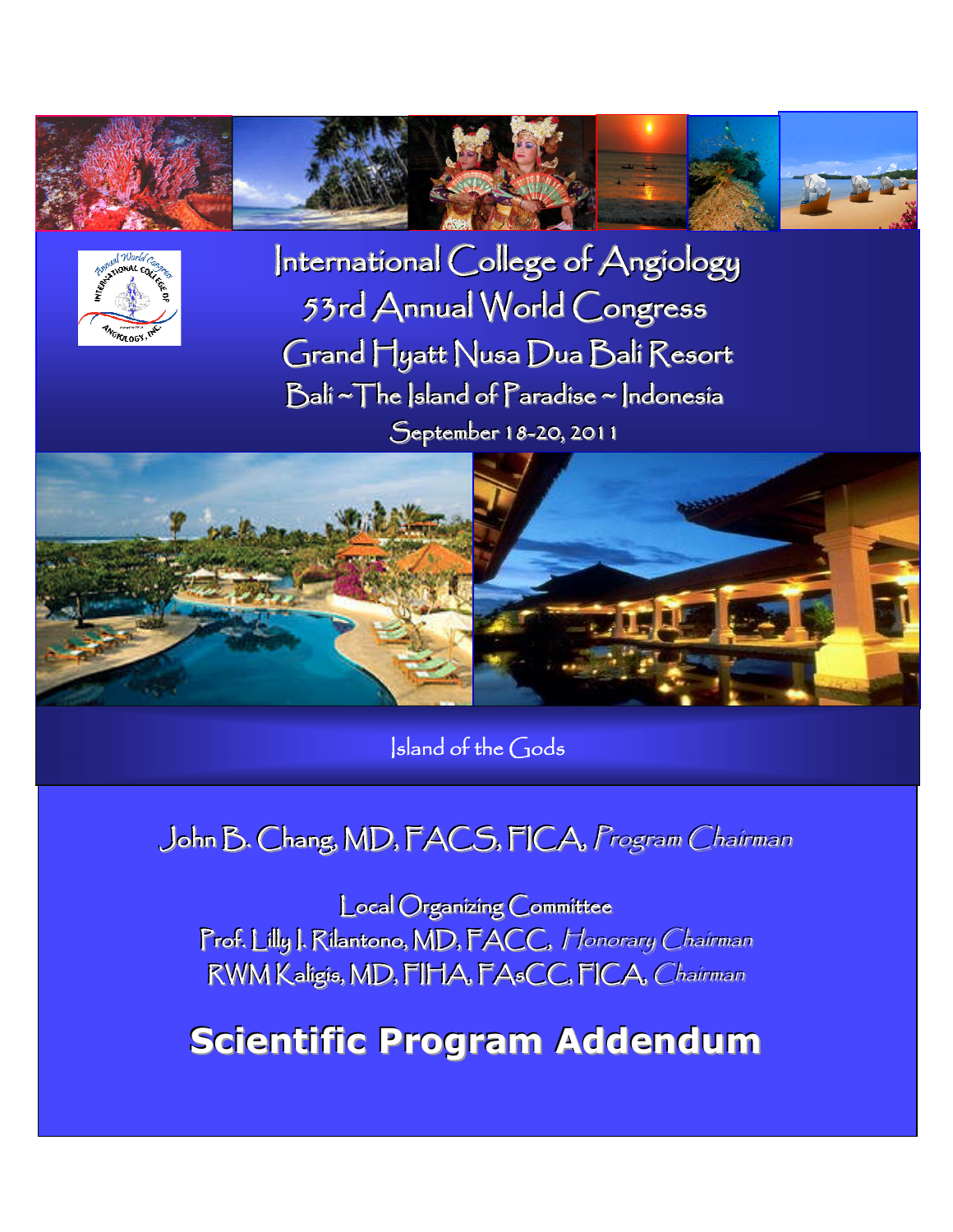# **International College of Angiology 53rd Annual World Congress Organizing Committee**

# **Program Chairman**

## **John B. Chang, MD, FACS, FICA**

Professor of Clinical Surgery Hofstra Northshore-LIJ School of Medicine, New York Adjunct Professor, Clinical Surgery Albert Einstein College of Medicine, New York Attending Surgeon, North Shore-Long Island Jewish Healthcare System, New York Director, Long Island Vascular Center Roslyn New York

# **Chairman, Scientific Committee**

### **Kailash Prasad, MBBS(Hons), MD, PhD, FRCPC, FACC, FICA, FIACS**

Professor Emeritus of Physiology, College of Medicine, University of Saskatchewan, Saskatoon, Canada; Member, Board of Directors, International College of Angiology; Chairman, Scientific Committee, International College of Angiology; Senior Editor, *International Journal of Angiology;* Member, International Steering Committee, ICA Research and Education Foundation; Department of Physiology, College of Medicine, University of Saskatchewan, Saskatoon, Saskatchewan, Canada.

# **Local Organizing Committee**

### **Prof. Lily I. Rilantono, MD, FACC,** *Honorary Chairman*

Trustee, Indonesian Society of Vascular Medicine, Jakarta, Indonesia.

### **RWM Kaligis, MD, FIHA, FAsCC, FICA,** *Chairman*

Head, Vascular Division, Department of Cardiology and Vascular Medicine, Faculty of Medicine, University of Indonesia, National Cardiovascular Center, Harapan Kita Hospital, Jakarta, Indonesia.

### **Dahlan Murnizal, MD,** *Vice Chairman*

Head, Department of Vascular Surgery, Faculty of Medicine, University of Indonesia, RSCM Hospital, Jakarta, Indonesia.

### **Iwan Dakota, MD, FICA, FACC, FESC, FSCAI,** *Secretary*

Regional Secretary, Membership Committee, International College of Angiology; Director of General Affairs and Human Capital, National Cardiovascular Center, Harapan Kita Hospital, Jakarta, Indonesia.

### **Ismoyo Sunu, MD, FICA,** *Treasurer*

Department of Cardiology and Vascular Medicine, National Cardiovascular Center, Harapan Kita Hospital, Jakarta, Indonesia.

**Prof. Harmani Kalim, MD, MPH, FIHA, FAsCC,** *Head, Local Scientific Committee*

Chair, Indonesian Heart Association Collegium

### **Committee Members**

### **Prof. Ganesja M. Harimurti, FIHA, FAsCC**

Professor of Medicine; Head, Department of Cardiology and Vascular Medicine, Faculty of Medicine, University of Indonesia, Jakarta, Indonesia.

### **Prof. Sarwono Waspadji, MD, PhD**

Head, Department of Internal Medicine, Metabolic and Endocrinology Division, Faculty of Medicine, University of Indonesia, Jakarta, Indonesia.

### **Prof. Arry Haryanto, MD, PhD**

Head, Department of Internal Medicine, Hematology and Oncology Division, Faculty of Medicine, University of Indonesia, Jakarta, Indonesia.

### **Prof. Teguh Ranakusuma, MD, FAAN**

Head, Department of Neurology, University of Indonesia, Jakarta, Indonesia.

#### **Prof. Muhammad Munawar, MD, PhD, FACC, FAPSC, FESC, FSCAI**

Head, Electrophysiology Division, Department of Cardiology and Vascular Medicine, University of Indonesia, Jakarta, Indonesia.

### **Tarmizi Hakim, MD, FACS, FICA**

Head, Department of Cardiothoracic Surgery, Faculty of Medicine, University of Indonesia, Jakarta, Indonesia.

### **Rina Dwiningsih,** *Executive Secretary and Liaison Officer*

### **Adiawati Tresnareni,** *Secretary to the Local Organizing Committee*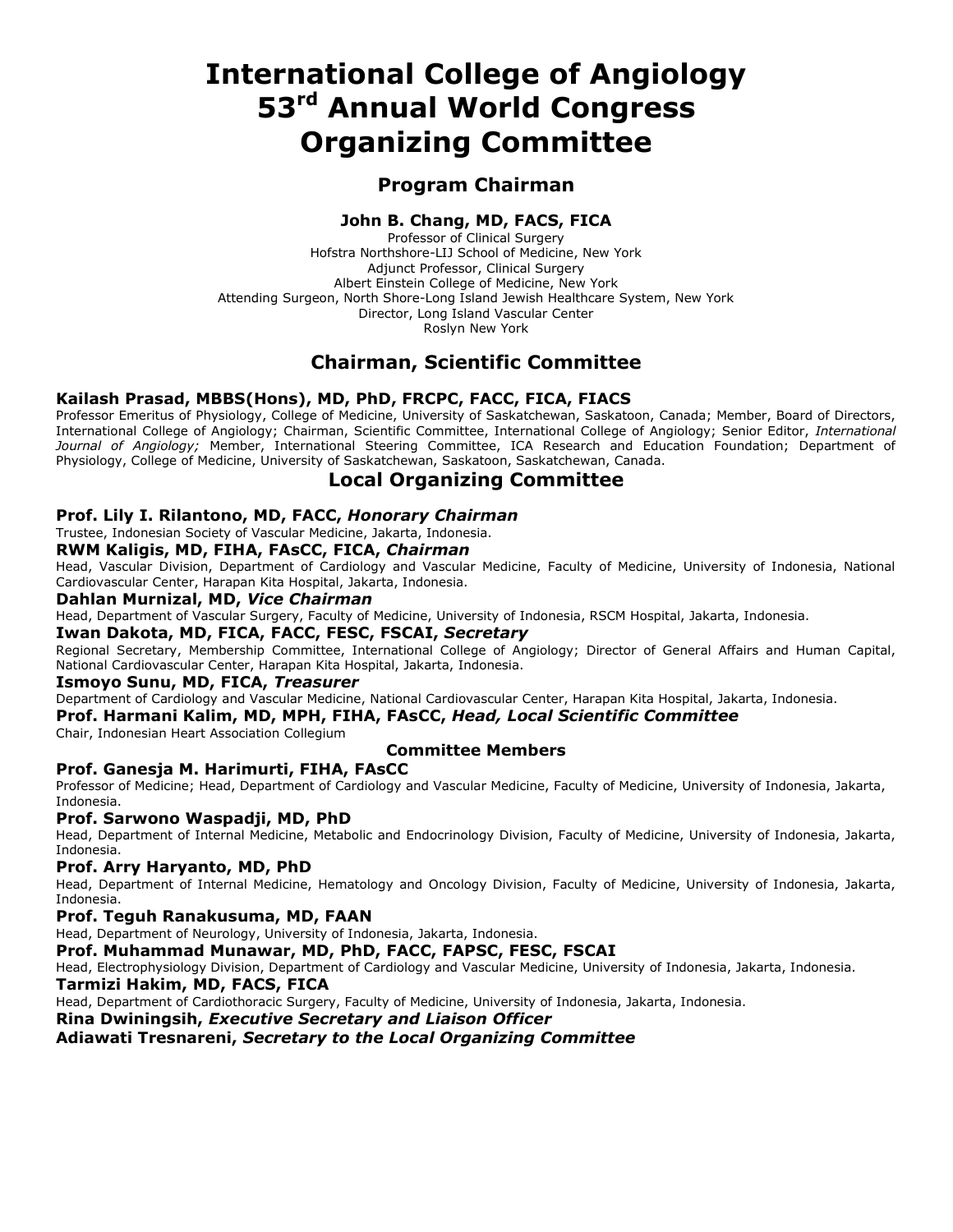# **Presenter Disclosures**

As a sponsor accredited by the Accreditation Council of Continuing Medical Education the Medical Society of the State of New York (MSSNY) must ensure balance, independence, objectivity, and scientific rigor in all of its individually or jointly sponsored educational activities. All speakers participating in a sponsored activity are required to disclose any material, financial, or other relationship that may pose conflicts of interest. In addition, the fact that the presentation describes the use of a device, product, or drug that is not FDA approved, or an off-label use of an approved device, product, or drug must also be disclosed. This policy has been adopted in response to FDA policy and recent case law involving medical societies. The requirement of disclosure is not intended to imply any impropriety of such relationship, but simply to indemnify such relationships through full disclosure, to allow the audience to form its own judgments regarding the presentation.

| Takao Ohki, MD, PhD Speaker has consulting agreements with WL Gore, BSC, Cordis                          |  |
|----------------------------------------------------------------------------------------------------------|--|
| Terumo, Vascular Innovation, Square One, Novostent, and Nexeon. This presentation will include Off-Label |  |
| Products under investigation-Fenestrated EVAR for TAAAs.                                                 |  |
|                                                                                                          |  |
|                                                                                                          |  |
|                                                                                                          |  |
|                                                                                                          |  |
|                                                                                                          |  |
|                                                                                                          |  |
|                                                                                                          |  |
|                                                                                                          |  |
|                                                                                                          |  |
|                                                                                                          |  |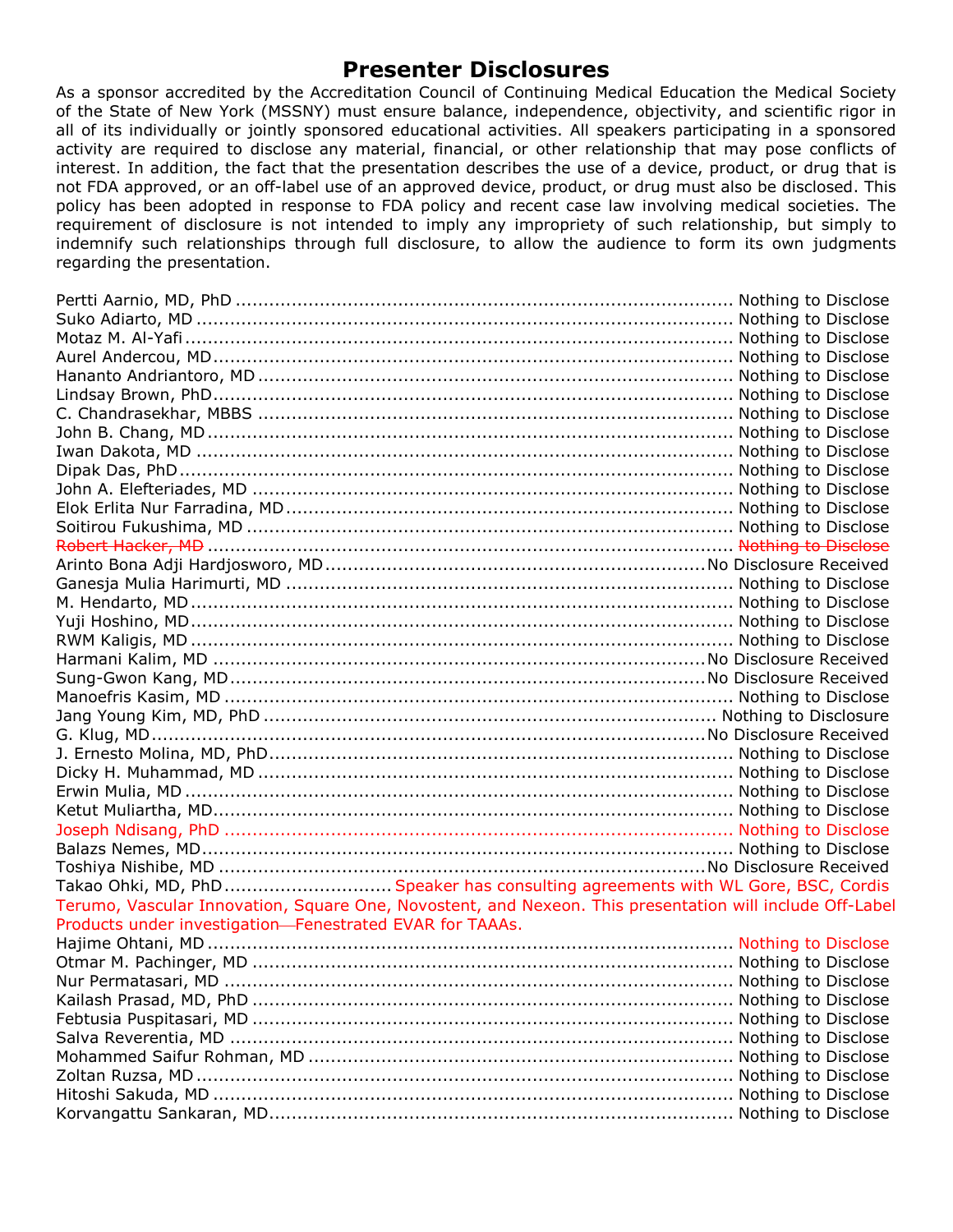# **Presenter Disclosures (Continued)**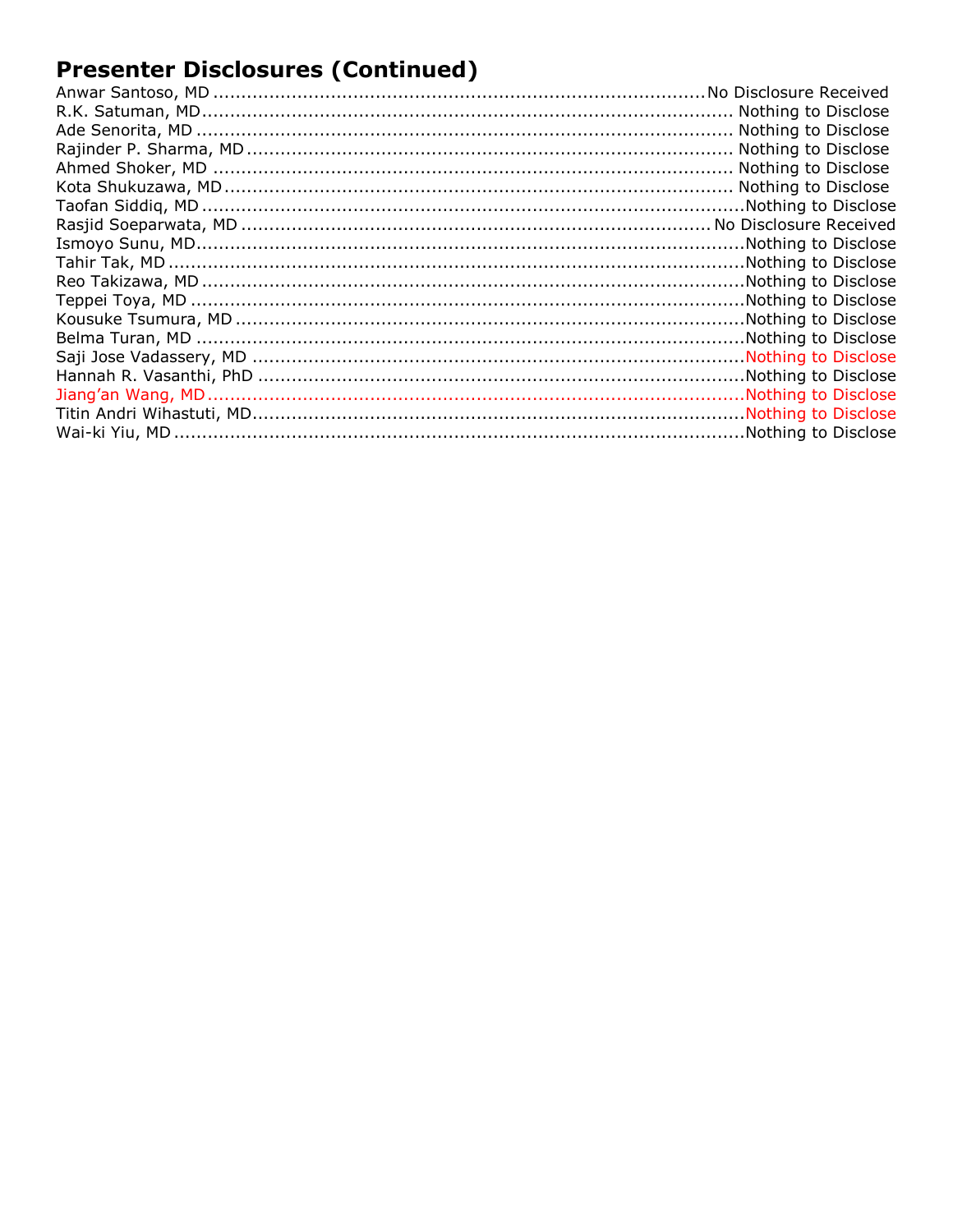## **Sunday, September 18, 2011**

15.00 h. – 15.30 h.

# Third Scientific Session

# **Young Investigator Award Presentations**

The aim of this forum is to encourage young basic scientists, physicians, and surgeons to engage in high quality research that forms the basis of future advances in pathophysiology, diagnosis, and treatment aspects of disease. This session provides selected presentations of high quality research in the field of angiology by young investigators, the future partners of the healthcare delivery system.

#### *Moderators:*

### **Pertti Aarnio, MD, PhD, FICA**

Professor of Surgery; Member, Board of Directors and Co-Chairperson, Scientific Committee, International College of Angiology; Senior Editor, *International Journal of Angiology;* Member, International Steering Committee, ICA Research and Education Foundation; Chief, Department of Surgery, Satakunta Central Hospital and University of Turku, Pori, Finland.

### **Kailash Prasad, MBBS(Hons), MD, PhD, FRCPC, FACC, FICA, FIACS**

Professor Emeritus of Physiology, College of Medicine, University of Saskatchewan, Saskatoon, Canada; Member, Board of Directors, International College of Angiology; Chairman, Scientific Committee, International College of Angiology; Senior Editor, *International Journal of Angiology;* Member, International Steering Committee, ICA Research and Education Foundation; Department of Physiology, College of Medicine, University of Saskatchewan, Saskatoon, Saskatchewan, Canada.

15.00 **Endovascular Treatment as a Reasonable Alternative Option for Extensive Chronic Total Occlusion of the Iliac Artery:** Jang Yong Kim, MD, PhD, FICA, Inha University College of Medicine, Incheon, South Korea.

 $\bullet$ 

# 15.10 **A Single Surgeon's 35-Year Experience with Carotid Endarterectomy:** Robert Hacker, MD, North Shore-LIJ Healthcare System, New Hyde Park, New York, USA. **CANCELLED**

*Questions and Answers with Audience Participation*

 $\bullet$ 

15.30 h. – 17.00 h.

Fourth Scientific Session

## **Atherosclerosis**

This session deals with the effect of extract of pericarp of mangosteen on serum lipids, inflammatory mediators, and atherosclerosis. It also describes the inability of cyclosporine to prevent hypercholesterolemic atherosclerosis.

### *Moderators*

### **Hananto Andriantoro, MD, FICA**

Faculty Member, Department of Cardiology and Vascular Medicine, University of Indonesia, National Cardiovascular Center; President Director, Harapan Kita Hospital, Jakarta, Indonesia.

### **Anwar Santoso, MD, PhD**

National Cardiovascular Center, Harapan Kita, Jakarta, Indonesia.

15.30 **Effect of Extract from Pericarp of Mangosteen** *(Garcinia mangostana Linn)* **as an Anti-Inflammatory Agent in Rat Models with Atherosclerosis:** Salva Reverentia, MD, Faculty of Medicine, University of Muhammadiyah Malang, East Java, Indonesia

 $\bullet$ 

- 15.40 **Effect of Mangosteen Pericarp as a Lipid Lowering Agent in Atherosclerotic Rat Models:** Elok Erlita Nur Farradina, MD, Saiful Anwar General Hospital, East Java, Indonesia.
- 15.50 **Correlation Between the Level of LP-PLA2, MDA, F2-ISP Serum, Aorta, and the Number of Foam Cells in Atherogenesis Process of Wistar Rats:** Professor Djanggan Sargowo, MD, Saiful Anwar General Hospital, East Java, Indonesia.
- 16.00 **The Influence of Extract from Pericarp of Mangosteen** *(Garcinia Mangostana Linn)* **as an Antioxidant in Atherosclerotic Rat Models:** Dicky H. Muhammad, MD, Faculty of Medicine, Brawijaya University, Saiful Anwar Hospital, East Java, Indonesia.
- 16.10 **Effect of Mangosteen Extract as an Anti-Inflammatory Agent (Inhibiting NF-B Activation, Decreasing the Level of TNF- and IL-1) in Rat Models Fed a High Cholesterol Diet:** Ade Senorita, MD, Brawijaya University, Malang, East Java, Indonesia.
- 16.20 **Cyclosporine-A (CsA) does not Attenuate High Cholesterol-Induced Atherosclerosis in Rabbits:** Ahmed Shoker, MD, FRCPC, College of Medicine, Royal University Hospital, University of Saskatchewan, Saskatoon, Saskatchewan, Canada.
- 16.30 **Pericarp of Mangosteen Inhibits Nuclear Factors B's (NF-B) Activation and Reduces ICAM-1's and IL-6's Expression in High Cholesterol Diet Mice:** Dr. Hendarto, Medical Faculty of Brawijaya, University Saiful Anwar General Hospital, Malang, Indonesia.
- 16.40 **Single Center Experience of Rotational Atherectomy:** Jiang'an Wang, MD, PhD, 2<sup>nd</sup> Affiliated Hospital, School of Medicine, Zhejiang University, Hangzhou, Republic of China.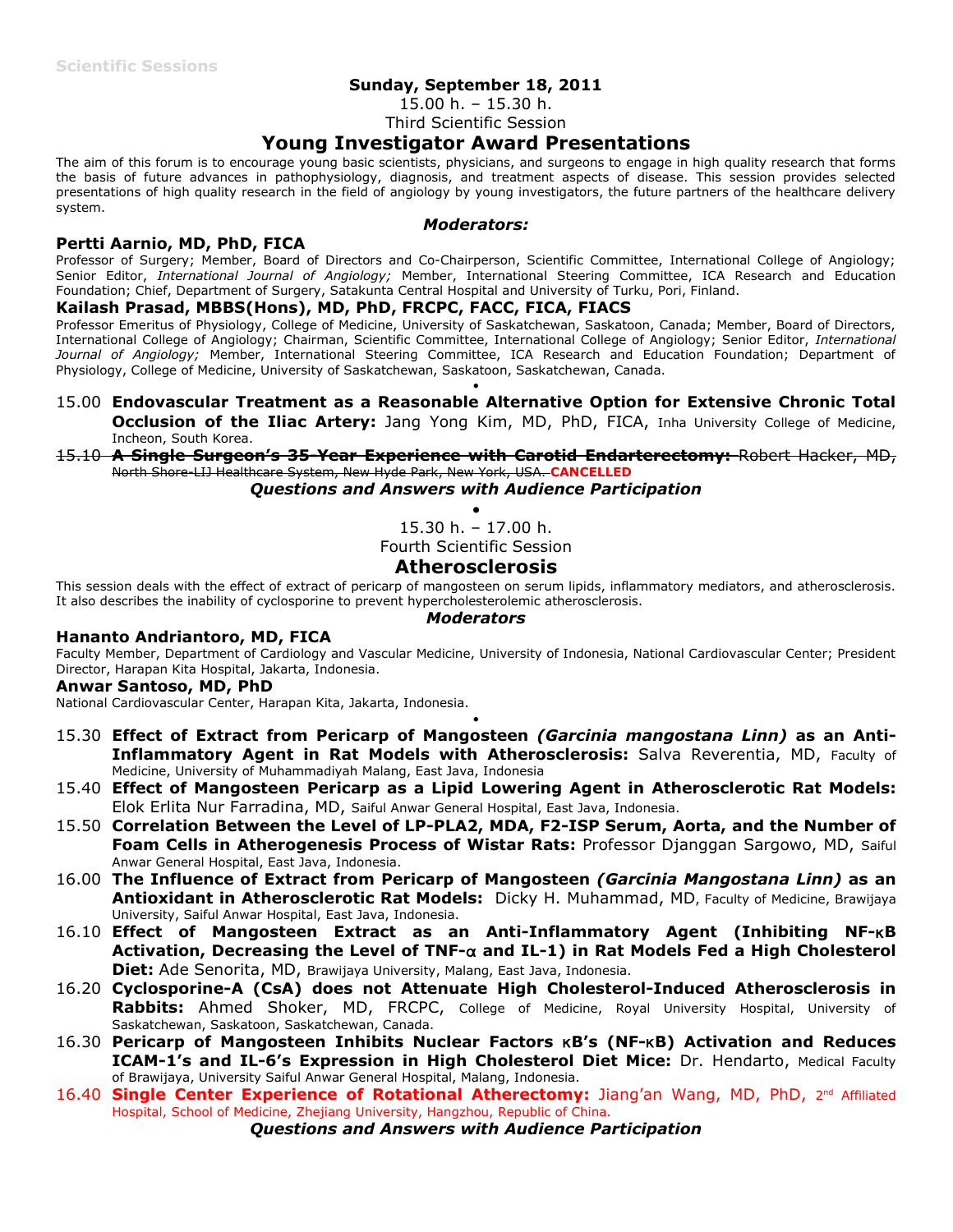### **Monday, September 19, 2011**

12.30 h. – 13.30 h.

Ninth Scientific Session

### **Peripheral Artery Disease**

**Special Luncheon Lectures**

### **Introduction By:**

### **RWM Kaligis, MD, FIHA, FAsCC, FICA**

Chairman, Local organizing Committee; Head, Vascular Division, Department of Cardiology and Vascular Medicine, Faculty of Medicine, University of Indonesia, National Cardiovascular Center, Harapan Kita Hospital, Jakarta, Indonesia.

### **Presentations By:**

- 12.30 **Pharmacotherapy for Peripheral Artery Disease: A Vascular Surgeon's Perspective:** Toshiya Nishibe, MD, PhD, Department of Vascular Surgery, Tokyo Medical University Hospital, Tokyo, Japan.
- 12.45 **Peripheral Artery Disease as a Window of AtherosclerosisDiagnosis and Management:** Iwan Dakota, MD, FICA, Faculty of Medicine, University of Indonesia, National Cardiovascular Center, Harapan Kita Hospital, Jakarta, Indonesia.

### *Questions and Answers with Audience Participation*

 $\bullet$ 16.00 h. – 17.00 h.

Twelfth Scientific Session

### **Basic Sciences**

This session deals with the role of a high fat diet, and other dietary components on the inflammatory mediators involved in the development of atherosclerosis.

### *Moderators:*

### **Kailash Prasad, MBBS(Hons), MD, PhD, FRCPC, FACC, FICA, FIACS**

Professor Emeritus of Physiology, College of Medicine, University of Saskatchewan, Saskatoon, Canada; Member, Board of Directors, International College of Angiology; Chairman, Scientific Committee, International College of Angiology; Senior Editor, *International Journal of Angiology;* Member, International Steering Committee, ICA Research and Education Foundation; Department of Physiology, College of Medicine, University of Saskatchewan, Saskatoon, Saskatchewan, Canada.

#### **Professor Karmel Tambunan, MD**

Head, Sub-Division of Hematology and Oncology, RSCM Hospital, Jakarta, Indonesia.

16.00 **The Role of Lycopene to Nuclear Factor Kappa BETA (NF-B) Activities and Intracellular Cell Adhesion Molecule-1 (ICAM-1) Expressions on Leptin-Induced Endothelial Cells:** K. Sautman, MD, Faculty of Medicine, Brawijaya University, East Java, Indonesia.

 $\bullet$ 

- 16.10 **The Comparison Amount of Circulating Endothelial Cells (CEC) at Rattus Novergicus Strain Wistar Induced by Various Durations of a High Fat Diet (HFD):** Titin Andri Wihastuti, MD, Faculty of Medicine; Brawijaya University, East Java, Indonesia.
- 16.20 **The Ethanolic Extract of** *P. minima* **Stimulate NO Release in Vitro and In VivoA Poster Presentation:** Nur Permatasari, PharmaD, Brawijaya University, East Java, Indonesia.
- 16.30 **Circadian Expression of Matrix Metalloproteinase and LDL Reception Related Protein-1 mRNA in the Aorta Precede that in the Heart:** Mohammad Saifur Rohman, MD, PhD, Brawijaya University, Dr. Saiful Anwar Hospital, Malang, Indonesia.
- 16.40 **Hemin Therapy Attenuates Inflammatory and Oxidative Insults in the Coronary Arterioles of Zucker Diabetic Fatty Rats:** Joseph F. Ndisang, PhD, FICA, University of Saskatchewan, College of Medicine, Saskatoon, Saskatchewan, Canada.

### *Questions and Answers with Audience Participation*